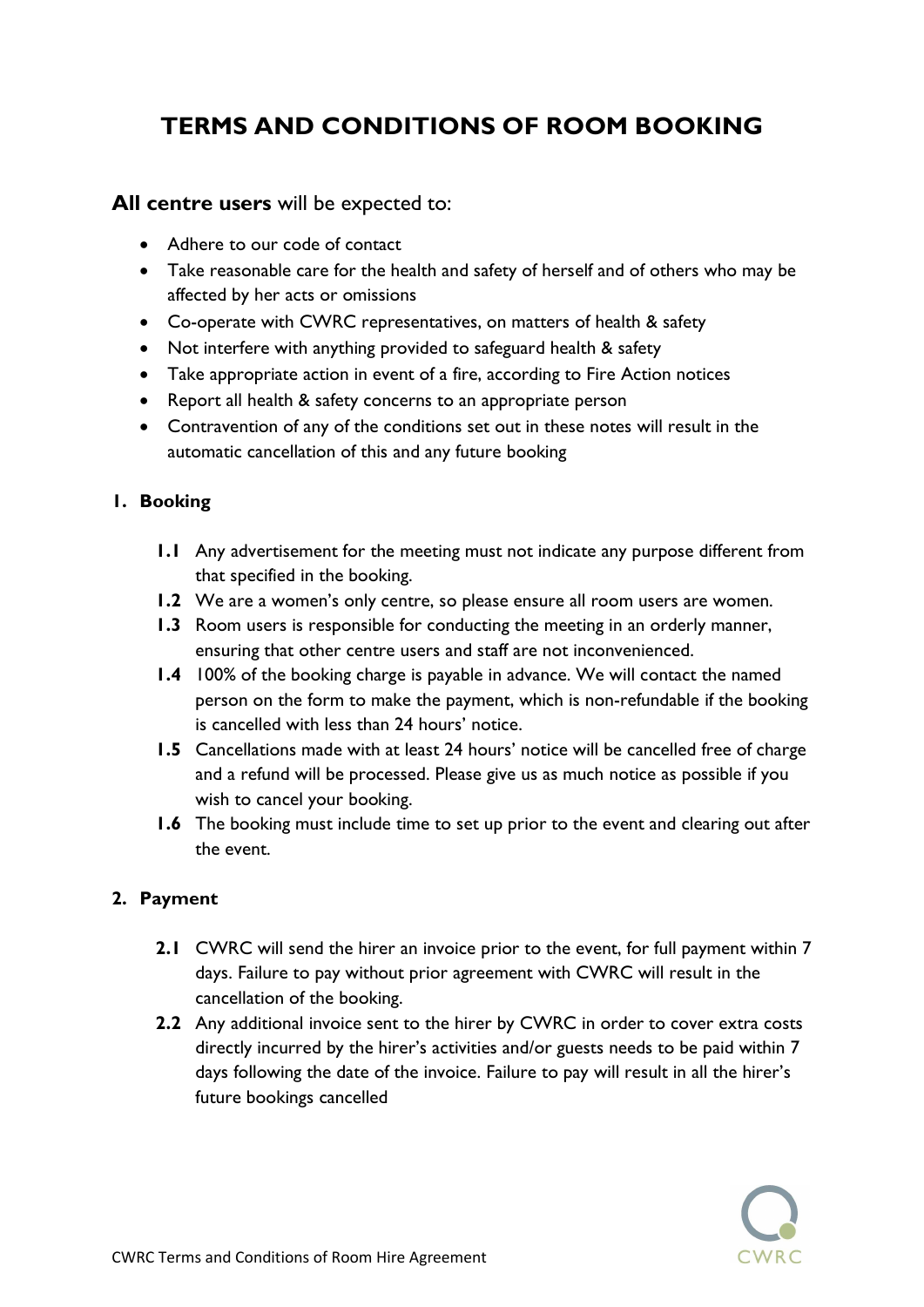#### 3. Insurance

- 3.1 The hirer is responsible for insuring their activity and holding all additional relevant paperwork (Licences, Professional Qualifications if registered activity, specific Health & Safety Policies, First Aid and Food Hygiene Certificates if applicable etc.). CWRC reserves the right to require a copy of the hirer's documents mentioned above.
- 3.2 Failure to produce all the necessary paperwork, or proof of the application to acquire them in a reasonable timeframe, will result in the immediate cancellation of the current and any subsequent bookings until such documents are provided.

#### 4. Health and safety

- 4.1 All damages and breakages to CWRC or the property of CWRC including the loss, removal or theft of property, shall be charged to the user at replacement cost.
- 4.2 Should any incident happen at the centre, and after all the necessary immediate actions have been taken care of, the hirer must notify CWRC at the first opportunity by sending an email to info@cwrc.org.uk, with a description of the incident, the contact details of the victim and witnesses, any action taken, any reference number relating to the incident (emergency services, insurance etc.) and other relevant information.
- 4.3 Hirers shall be responsible for assessing their activities and for supplying evidence that their personnel are DBS checked, where appropriate, and fully briefed on safeguarding procedures for vulnerable adults
- 4.4 Any incident justifying the use of a First Aid kit must be recorded and a copy of this record sent to CWRC.
- 4.5 The hirer shall ensure that all fire and safety regulations are observed while using the building, that fire exits are unlocked and kept clear at all times and that all fire doors remain closed. The hirer shall ensure that they are familiar with the Fire Escape routes and the Fire Assembly Point and communicate this information to their guests at the beginning of the booking.
- 4.6 Under no circumstances the hirer shall use or allow or cause any items to be used on the premises which involve a naked flame such as candles or any other items lit with a naked flame, including, but not limited to: incense sticks, sparklers, gel or gas-powered food heaters etc.
- 4.7 Smoking is prohibited in CWRC's premises. This applies to all visitors.
- 4.8 Hirers shall be responsible for all personal portable appliances they use on CWRC premises.
- 4.9 In case of a Fire Emergency, the hirer is responsible for the safe evacuation of their group and to report their numbers to the person in charge.

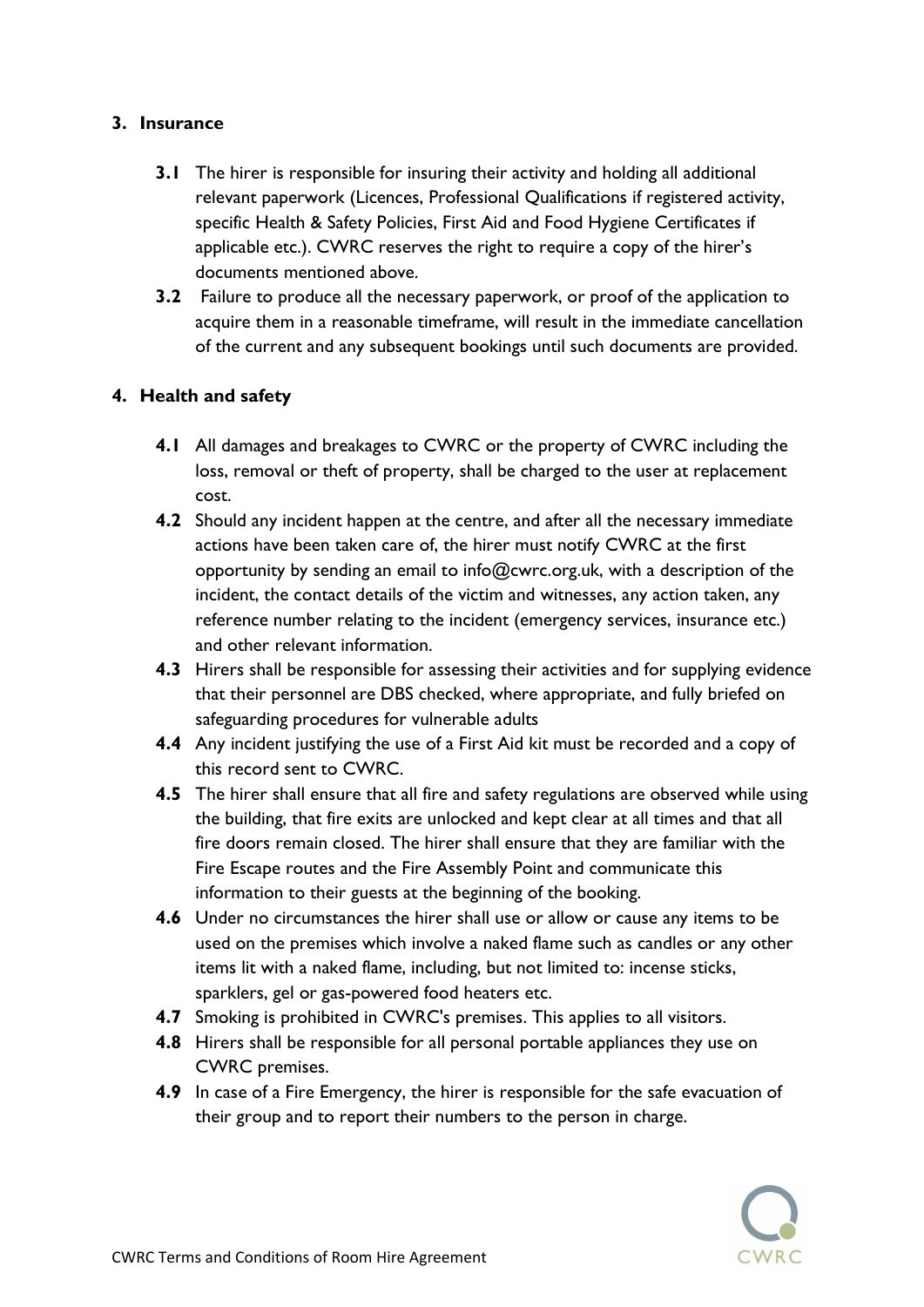4.10 All people entering the building must adhere to Covid-19 guidelines including social distancing, wearing masks and regular hand washing/sanitising where appropriate.

## 5. Use of the building

- 5.1 Care should be taken when using the room(s) and furniture. Care should be taken with liquids and drawing items on tables, chairs and floors. No pins, nails, screws etc. are to be used on the walls, flooring or doors. Any additional cost of cleaning or for loss or damage over what might reasonably be expected will be charged for.
- **5.2** When vacating the room please ensure that it is left as you found it, including the layout of chairs and tables.
- **5.3** If it has been necessary to use chairs / equipment from another room please return them to that room.
- **5.4** Noise levels should be kept to a reasonable level when using the rooms or travelling to them.
- **5.5** Please note that car parking is not guaranteed with room bookings.
- **5.6** The hirer shall enter the building for the purpose of their booking only at times agreed with CWRC (including preparation visits).
- **5.7** The hirer needs to book time prior to and after the booking for setting up and clearing up. Any time that the hirer spends on the premises in excess of their booking time shall be subject to the full hourly rate.
- **5.8** The hirer is responsible for leaving the room and equipment provided in a clean and tidy state. CWRC will provide cleaning equipment available in every room, ensuring that a reasonable level of cleaning is possible after every booking. Please notify CWRC if any cleaning equipment is missing.

# 6. Use of kitchen and crockery

- 6.1 Hirers must bring their own tea/coffee/sugar/milk, and leave the premises as tidy and clean as they found it (dishes done and back in the cupboards, worktops clean).
- 6.2 The use of CWRC crockery and cutlery are free of charge, as long as the hirer washes them and returns them where they found them. The hirer will be invoiced for any missing or broken item.
- 6.3 Leave the kitchen in a clean and tidy state, make sure that all surfaces are washed and disinfected, all utensils, crockery and cutlery have been washed, the appropriate items have been placed in the recycle bin and that rubbish containers in the kitchen have been emptied into the bins.

# Please feel free to contact us should you have any queries or questions, on info@cwrc.org.uk